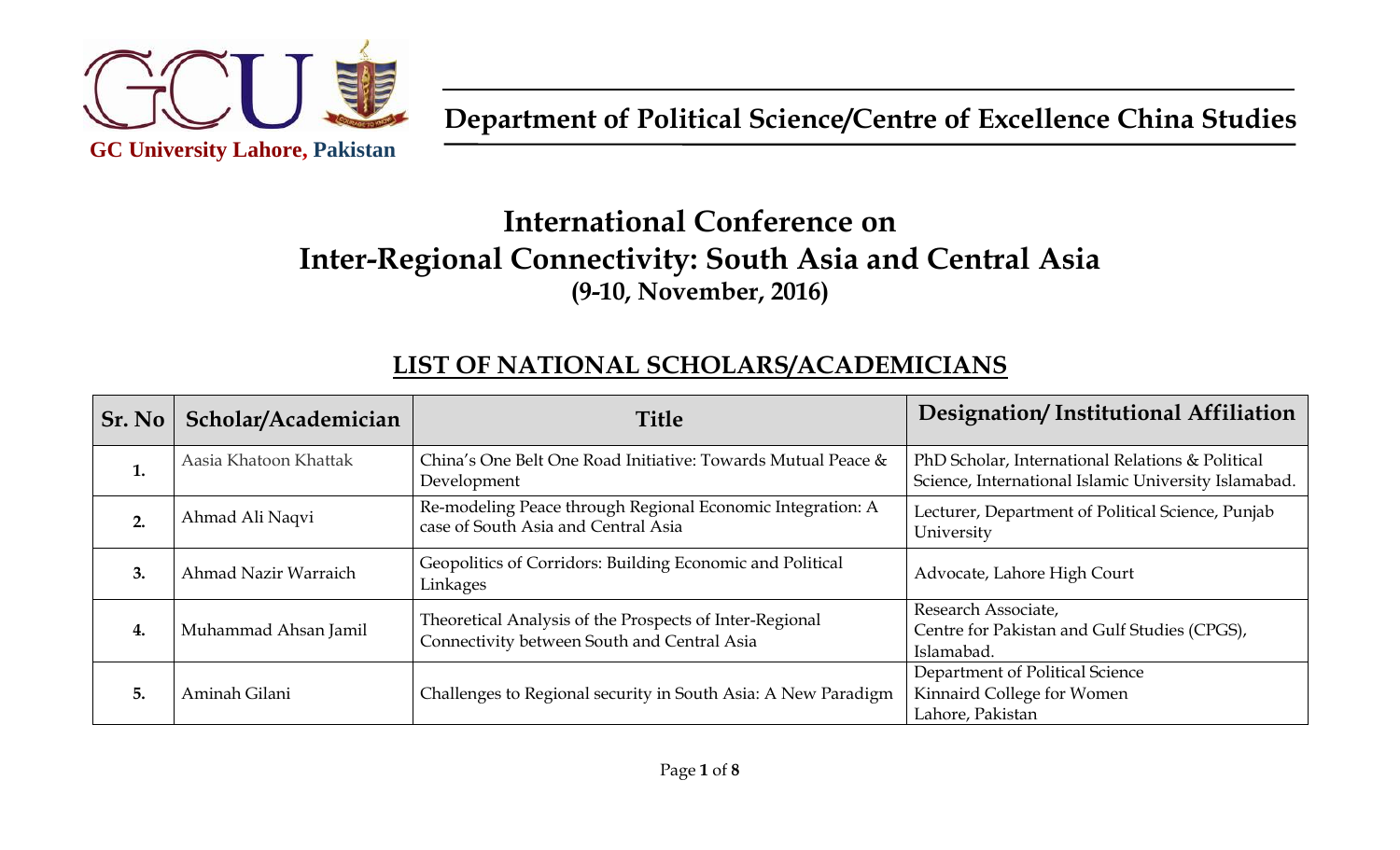

| 6.  | Arfa Zia                                  | Economic Dimension of CPEC with Liberalist perspective                                                           | M.Phil. Scholar, Lahore School of Management,<br>University of Lahore.                                                                                             |
|-----|-------------------------------------------|------------------------------------------------------------------------------------------------------------------|--------------------------------------------------------------------------------------------------------------------------------------------------------------------|
| 7.  | Asif Mehmood                              | Community, Land and Institutions in Energy Policy of Pakistan:<br>Discourse Analysis of Karot Hydropower Project | Deputy Secretary at the Board of Revenue, Punjab                                                                                                                   |
| 8.  | Atia Ali Kazmi                            | Geopolitics of Corridors: Building Economic and Political<br>Linkages                                            | Senior Research & Policy Analyst at NUST Global<br>Think Tank Network, Islamabad                                                                                   |
| 9.  | Dr. A. Z. Hilali                          | Radicalism: Challenge to South Asian Economic and Political<br>Connectivity                                      | Professor, Department of Political Science,<br>Peshawar University                                                                                                 |
| 10. | Dr. Hafiz Zafar Ahmed &<br>Samar Fatima   | Recapitulation of Panama Canal and Suez Canal Facts - A<br>Futuristic Vision for China- Pak Economic Corridor    | Assistant Professor & Research Scholar, Hailey<br>College of Commerece, Peshawar University                                                                        |
| 11. | Dr. Muhammad Ayaz Khan &<br>Sajid Hussain | Pak-Cars; Trade And Economic Cooperation                                                                         | Head Department of Political Science and<br>Sociology, Hazara University, Mansehra. &<br>PhD scholar Department of Political Science<br>Hazara University Mansehra |
| 12. | Dr. Mussarat Jabeen                       | Energy Cooperation between Central Asian States and Pakistan:<br>Opportunities and Challenges                    | Associate Professor Department of International<br>Relations & Political Science, University of<br>Sargodha                                                        |
| 13. | Dr. Mobeen Adnan and<br>Ms. Bushra Fatima | Strategic and Economic Interests of Pakistan and India in<br>Central Asia                                        | Assistant Professor & MPhil Scholar,<br>Department Political Science, Punjab University.                                                                           |
| 14. | Dr. Rashid Ahmad Khan                     | South Asia-Central Asia Connectivity and Regional Security:<br>Challenges and Prospects of Cooperation           | Former Professor and Chairman<br>Department of Political Science<br>University of the Punjab, Lahore.                                                              |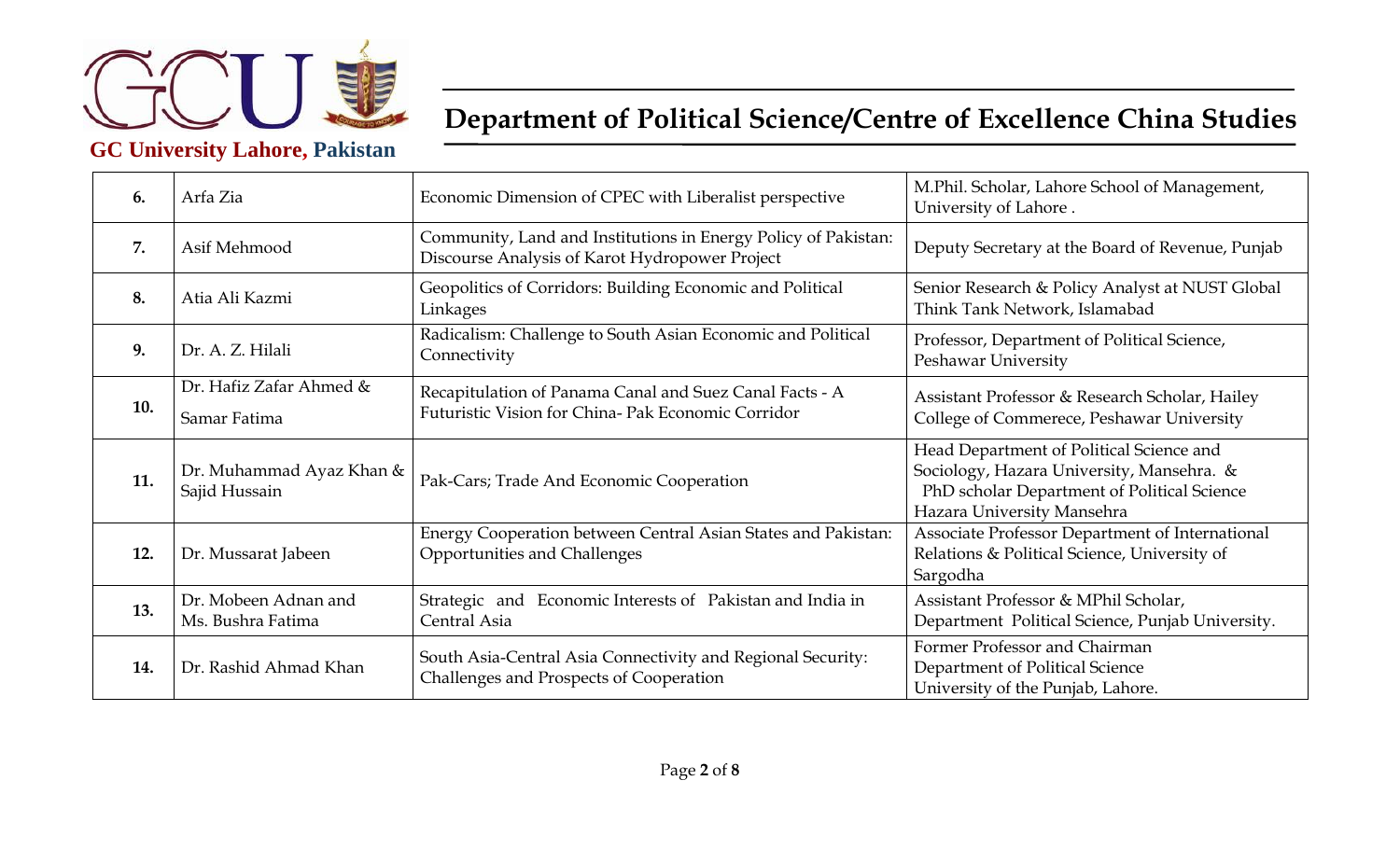

| 15. | Dr. Raza Rahman Khan Qazi            | Analyzing Factors And Conflicts Impeding Economic<br><b>Integration Of Central And South Asias</b> | Department of Political Science,<br>Shaheed Benazir Bhutto Women University                                                                   |
|-----|--------------------------------------|----------------------------------------------------------------------------------------------------|-----------------------------------------------------------------------------------------------------------------------------------------------|
| 16. | Dr. Shabir Ahmad Khan                | Central Asia, South Asia and Western China: Open Regionalism                                       | <b>Associate Professor</b><br><b>HEC Approved Supervisor</b><br>Area Study Centre, (Russia, China & Central Asia),<br>University of Peshawar. |
| 17. | Faseeh                               | Central Asian and Indian Geoeconomic Ambitions                                                     | Hamdard University.                                                                                                                           |
| 18. | Fatima Raza                          | One Belt, One Road Initiative: The Ultimate Model for Regional<br>Connectivity                     | Researcher, Institute of Strategic Studies, Islamabad                                                                                         |
| 19. | Hashmat Ullah Khan &<br>Faarina Ayaz | China Afghanistan Relations after 9/11 and it's Prospects for<br>Peace Building in Afghanistan     | M.Phil & MA Scholars, Department of Political<br>Science Hazara University Mansehra                                                           |
| 20. | Inam Ullah                           | The China-Pakistan Economic Corridor in the Perspective of<br><b>Expectations and Development</b>  | Lecturer in Political Science,<br>Shaheed B.B University Sheringal, District Dir<br>Upper                                                     |
| 21. | Air Commodore(R) Khalid<br>Iqbal     | Extent and limit of South Asia-Central Asia Connectivity: The<br><b>Political Perspective</b>      | Institute of Policy Studies, Islamabad.                                                                                                       |
| 22. | Khushboo Ejaz & Maham<br>Ejaz        | Potential of Chahbahar and Gwadar Port as Gateway to Inter-<br>regional Connectivity               | Assistant Professor, Department of Political Science<br>Kinnaird College for Women, Lahore                                                    |
| 23. | Maria Khalid                         | South Asia Central Asia Connectivity and the World                                                 | Kinnaird College for Women, Lahore                                                                                                            |
| 24. | Maria Qadoos                         | Threats and opportunities for Inter-regional Connectivity<br>between South Asia and Central Asia   | Ph. D. Scholar, Institute of Communication Studies,<br>University of the Punjab, Lahore                                                       |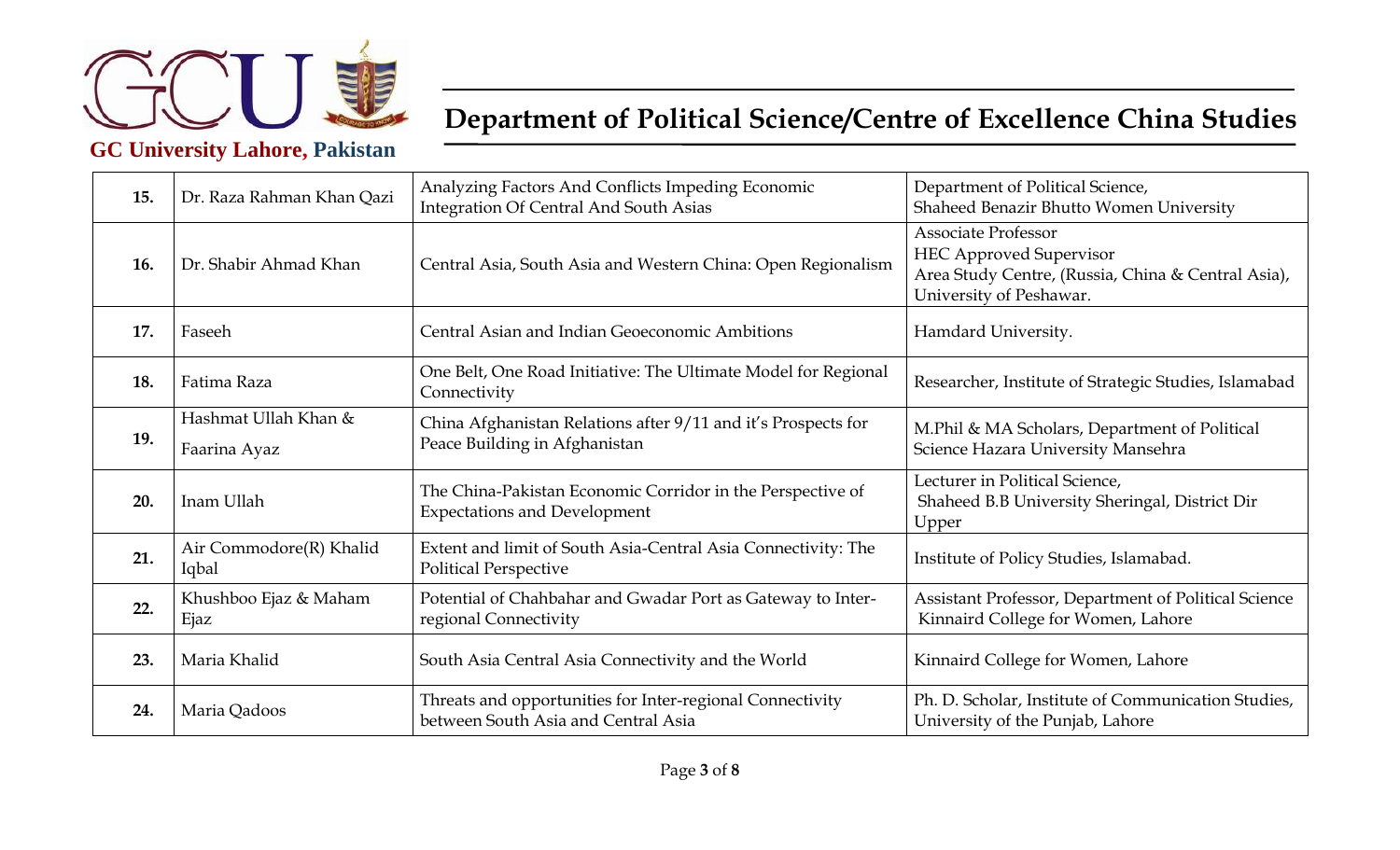

|     | Maryam Ahmad                                       | Viability of TAPI for Energy Security of Pakistan: An Analytical                                                                 | Lecturer                                         |
|-----|----------------------------------------------------|----------------------------------------------------------------------------------------------------------------------------------|--------------------------------------------------|
| 25. |                                                    | Study                                                                                                                            | Department of Management Sciences                |
|     |                                                    |                                                                                                                                  | Virtual University of Pakistan                   |
|     |                                                    |                                                                                                                                  | <b>Assistant Professor</b>                       |
|     |                                                    | Securitization Of Inter-Regional Connectivity: Challenges And                                                                    | Department of Political Science/International    |
| 26. | Maryam Azam                                        | Options For Pakistan-China Relationship In South And Central<br>Asia                                                             | Relations and Pak. Studies                       |
|     |                                                    |                                                                                                                                  | Lahore College for Women University, LCWU,       |
|     |                                                    |                                                                                                                                  | Lahore                                           |
|     |                                                    | Terrorism in Afghanistan a Nuisance for Inter-regional                                                                           |                                                  |
| 27. | Masood Khattak                                     | Connectivity between South and Central Asia                                                                                      | IIUI, Islamabad                                  |
|     |                                                    | Regional Economic Integration in South Asia- Central Asia by                                                                     |                                                  |
| 28. | Moazzam Ali Tarar                                  | Establishing a Free Trade Area                                                                                                   | Allama Iqbal Open University, Islamabad          |
|     |                                                    |                                                                                                                                  |                                                  |
|     | Ms. Sabah Mushtaq                                  | Regional Economic Integration in South and Central Asia: An<br>Analysis                                                          | Research Scholar                                 |
| 29. |                                                    |                                                                                                                                  | Department of History                            |
|     |                                                    |                                                                                                                                  | Quaid-i-Azam University, Islamabad               |
|     |                                                    |                                                                                                                                  | Assistant Professor, Department of International |
|     |                                                    |                                                                                                                                  | Relations, Lahore College for Women University,  |
| 30. | Ms. Sadia Mehmood Falki &<br>Ms. Dure Shahwar Bano | India-Pakistan Strategic Provisions: Emerging Energy-Security<br>Rivalry in Central Asia                                         | Lahore                                           |
|     |                                                    |                                                                                                                                  | $\&$                                             |
|     |                                                    |                                                                                                                                  | M.Phil Scholar, Department of Political Science, |
|     |                                                    |                                                                                                                                  | Government College University, Lahore            |
| 31. | Muhammad Abdul Kamal                               | Comparative Advantage and Competitiveness of Pakistan's<br>Export in Central Asia: A Comparison with Selected Asian<br>Countries | Assistant Professor,                             |
|     |                                                    |                                                                                                                                  | Abdul Wali Khan University, Mardan.              |
|     |                                                    |                                                                                                                                  |                                                  |
|     |                                                    |                                                                                                                                  | Lecturer                                         |
| 32. | Muhammad Manzoor Elahi                             | Geopolitics of Energy Security: South Asia's Peripheral Options                                                                  | Department of Political Science, GCU Lahore.     |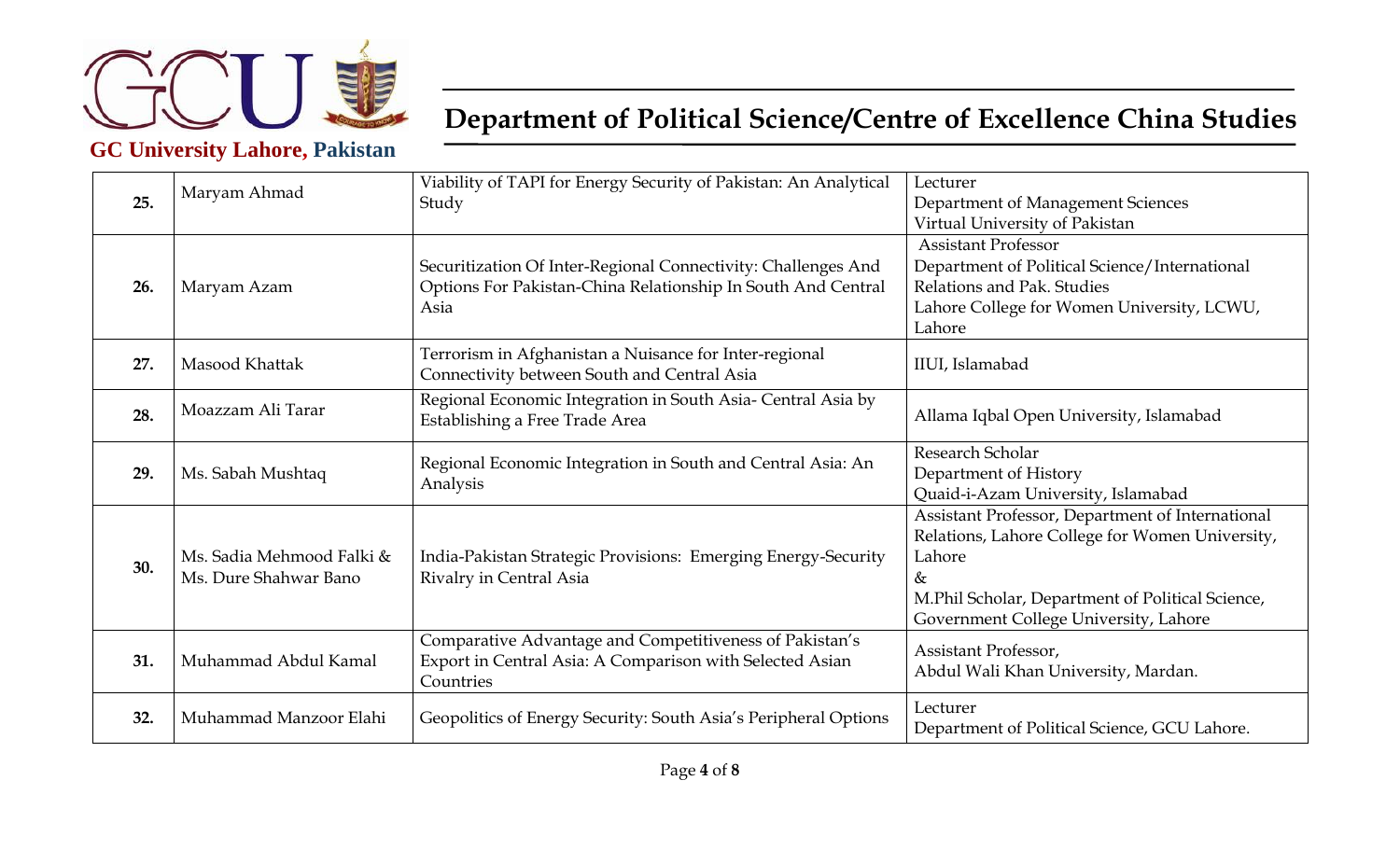

| 33. | Muhammad Azhar                           | South Asia-Central Asia Inter-Regional Connectivity: The Future<br>Perspective                                                                                                        | Assistant Professor, Department of Political Science,<br>Islamia University Bahawalpur                                                                                                                                                                      |
|-----|------------------------------------------|---------------------------------------------------------------------------------------------------------------------------------------------------------------------------------------|-------------------------------------------------------------------------------------------------------------------------------------------------------------------------------------------------------------------------------------------------------------|
| 34. | Muhammad Jahanzeb Akmal                  | Prospects of Counter-Terrorism Regime between South Asia and<br>Central Asia: Challenges and Possibilities.<br>Determinants of South Asia and Central Asia's Regional<br>Connectivity | Lecturer<br>Department of International Relations<br>The Islamia University of Bahawalpur                                                                                                                                                                   |
| 35. | Muhammad Ramzan                          | Role of Shanghai Cooperation Organization in Regional<br>Connectivity                                                                                                                 | PhD Scholar<br>Department of Politics and International Relations<br>International Islamic University, Islamabad                                                                                                                                            |
| 36. | Muhammad Usman A Siddiqi                 | Afghanistan: A Linchpin in Inter-regional Connectivity                                                                                                                                | Lecturer<br>Department of Political Science, GCU Lahore.                                                                                                                                                                                                    |
| 37. | Nabeela Akbar                            | 'Glocalization of Politics' in South Asia and Central Asia 2012-<br>2016                                                                                                              | PhD Scholar Punjab University                                                                                                                                                                                                                               |
| 38. | Prof. Dr. Chandio Sindh                  | Central and South Asia energy corridors: prospects for Pakistan.                                                                                                                      | Director "Rozey Dhani Chair" Shah Abdul Latif<br>University Khairpur Mirs, Sindh, Pakistan                                                                                                                                                                  |
| 39. | Prof. Dr. Sarfraz Khan                   | South Asia's Energy Security and Hydrocarbon in Central Asia                                                                                                                          | Director, Area Study Centre (Russia, China &<br>Central Asia), Peshawar University                                                                                                                                                                          |
| 40. | Dr. Syed Qandil Abbas<br>Ms. Aqeela Asif | Inter-Regional Connectivity in South Asia and Central Asia:<br>Security Challenges and Way Forward                                                                                    | Assistant Professor,<br>School of Politics and International Relations,<br>Quaid-i-Azam University, Islamabad.<br>syed572@hotmail.com<br><b>Assistant Professor,</b><br>Department of Humanities, COMSATS Institute of<br>Information Technology Islamabad. |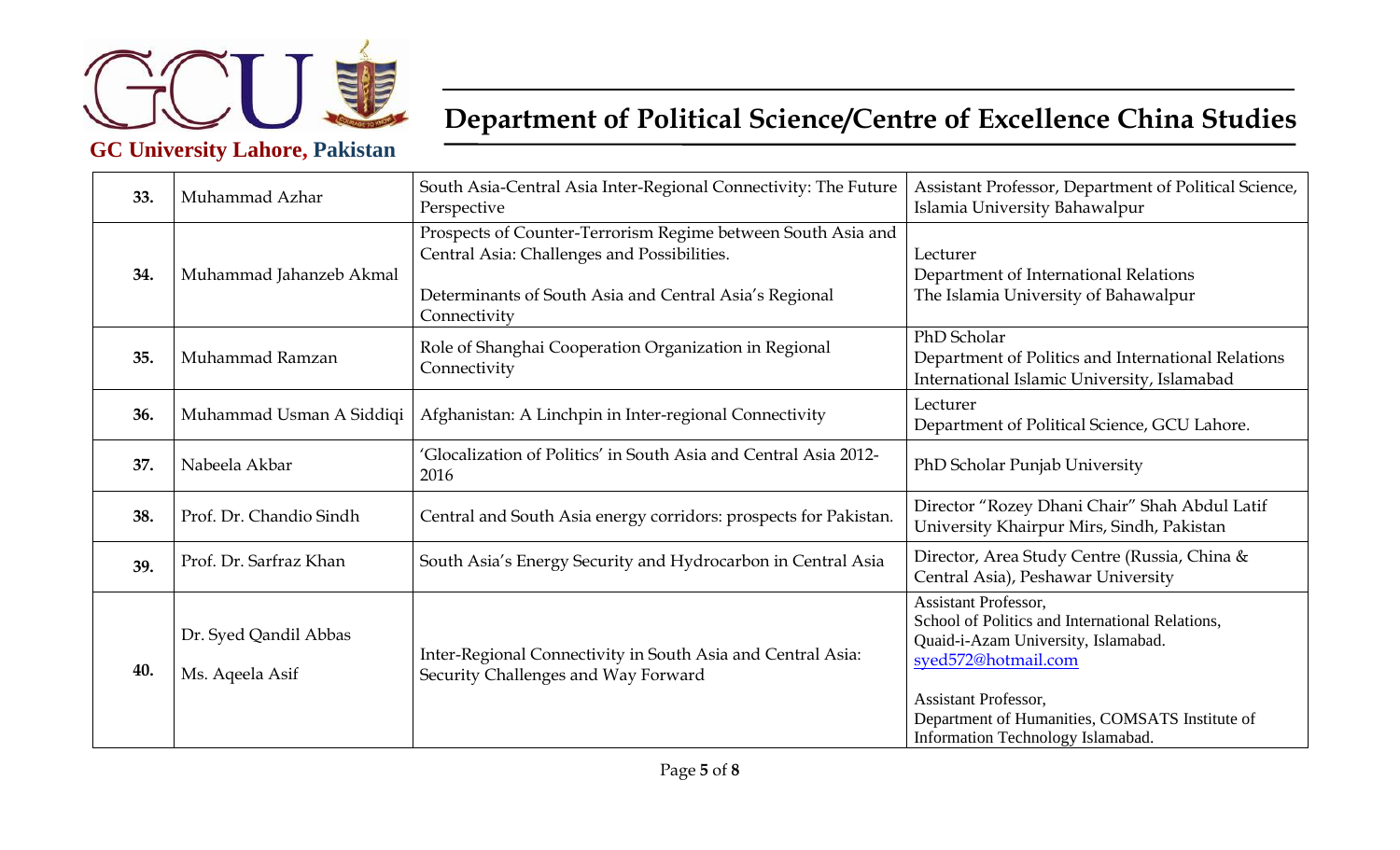

|     |                                               |                                                                                                                                                         | aasif@comsats.edu.pk                                                                                                                           |
|-----|-----------------------------------------------|---------------------------------------------------------------------------------------------------------------------------------------------------------|------------------------------------------------------------------------------------------------------------------------------------------------|
| 41. | Raja Qaiser Ahmed                             | "Strategic Quadrant in South Asia: A Structural Analysis of<br>Indo-US and Sino-Pakistan Strategic Partnerships"                                        | Lecturer,<br>School of Politics & IR,<br>Quaid I Azam University Islamabad.                                                                    |
| 42. | Raza Aftab Gillani & Moavviz<br>Siddiq Nizami | Not important enough: Exploring the status of stranded<br>Pakistanis in Bangladesh in the context of bilateral foreign policy                           | Student BA Hons. Government College University<br>Lahore                                                                                       |
| 43. | Rizwan Sharif                                 | Shanghai Cooperation Organization - An Appraisal Of Its<br>Horizontal Expansion                                                                         | Faculty Member, Department of Defence &<br>Diplomatic Studies, Fatima Jinnah Women<br>University, Rawalpindi                                   |
| 44. | Dr. Saeed Shafqat                             | China's Rise: How is it Impacting, Iran, Pakistan and India?                                                                                            | Professor and Director<br>Centre for Public Policy and Governance,<br>Forman Christian College Lahore.                                         |
| 45. | Sadia Rafique                                 | Iran's Outreach in Central Asia: Priorities, Policies and Actions                                                                                       | Lecturer, PhD Scholar.<br>Department of Political Science. G C University<br>Lahore                                                            |
| 46. | Saadia Saif Niazi                             | The New Silk Roads (NSR) Diplomacy: Myth or Reality?                                                                                                    | Lecturer, Department of International Relations,<br>Faculty of Social Sciences,<br>National University of Modern Languages (NUML)<br>Islamabad |
| 47. | Shireen Mushtaq                               | Geostrategic significance of Afghanistan beyond a transit state:<br>Challenges and Prospects of regional connectivity of Central<br>Asia and South Asia | Lecturer, International Relations Department.<br>Kinnaird College for Women, Lahore.                                                           |
| 48. | Sundas Khizar                                 | Militancy as hurdle between Central Asia and Pakistan<br><b>Economic Ties</b>                                                                           | MPhil Scholar, University of Sargodha                                                                                                          |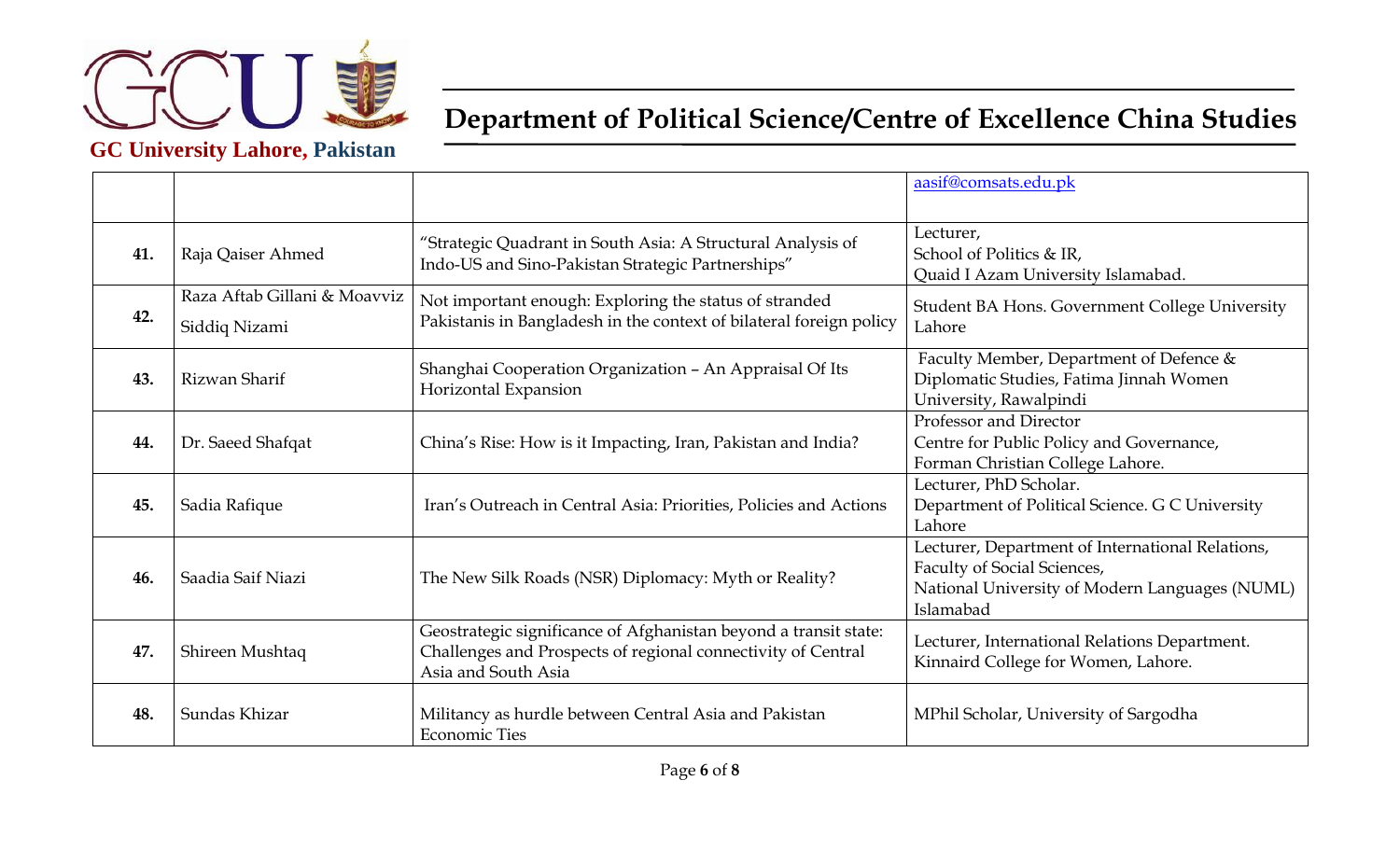

| 49. | Sajid Hussain,<br>Dr. Muhammad Ayaz Khan | Conflict of Interests of Regional Players at Grader Port                                                                | PhD Scholar, Department of Political Science,<br>Hazara University, Mansehra<br>& Head of Department of Political Science, Hazara<br>University, Mansehra |
|-----|------------------------------------------|-------------------------------------------------------------------------------------------------------------------------|-----------------------------------------------------------------------------------------------------------------------------------------------------------|
| 50. | Salman Ali and Jamshed<br>Khan           | Inter-Regional Connectivity: Shanghai Cooperation<br>Organization and Role of Pakistan"                                 | Lecturer,<br>Akram Khan Durrani College Bannu and Ph.D.<br>student Quaid-i-Azam University, Islamabad.                                                    |
| 51. | M. Suleman Shahid                        | Countering Violent Extremism in Central and South Asia:<br>Prospects for Inter-regional Cooperation                     | Centre for Pakistan and Gulf Studies (CPGS),<br>Islamabad                                                                                                 |
| 52. | Saud Bin Ahsen                           | Is Regionalism Replacing Globalism?                                                                                     | Master of Public Administration (MPA), Institute of<br>Administrative Sciences (IAS), University of the<br>Punjab, Lahore                                 |
| 53. | Saud Bin Ahsen                           | Pakistan has the Potential to be a Transit Trade Corridor.<br>Can the Trade Institutions and Infrastructure Support It? | Institute of Administrative Sciences (IAS),<br>University of the Punjab, Lahore.                                                                          |
| 54. | Shafiq Qurban                            | Infrastructural Development and Pakistan's Relation with<br>Central Asia: A Case Study of Gwadar Port                   | Shafique Qurban, PhD Scholar, Political Science,<br>IIUI, Islambad                                                                                        |
| 55. | Sobia Hanif                              | India's Emerging Interests in Central Asia: Challenges and<br>Prospects                                                 | Lecturer, Department of Defence and Diplomatic<br>Studies, Fatima Jinnah Women University,<br>Rawalpindi                                                  |
| 56. | Syed Abdul Hassan Naqvi                  | Pakistan's Strategic And Economic Interests In Central Asia:<br>Making Its Way And Containing Indian Interests.         | N/A                                                                                                                                                       |
| 57. | Mohammad Talha                           | Pakistan's role in the power politics of Asia: Current trends and<br><b>Future Scenarios</b>                            | Karachi University                                                                                                                                        |